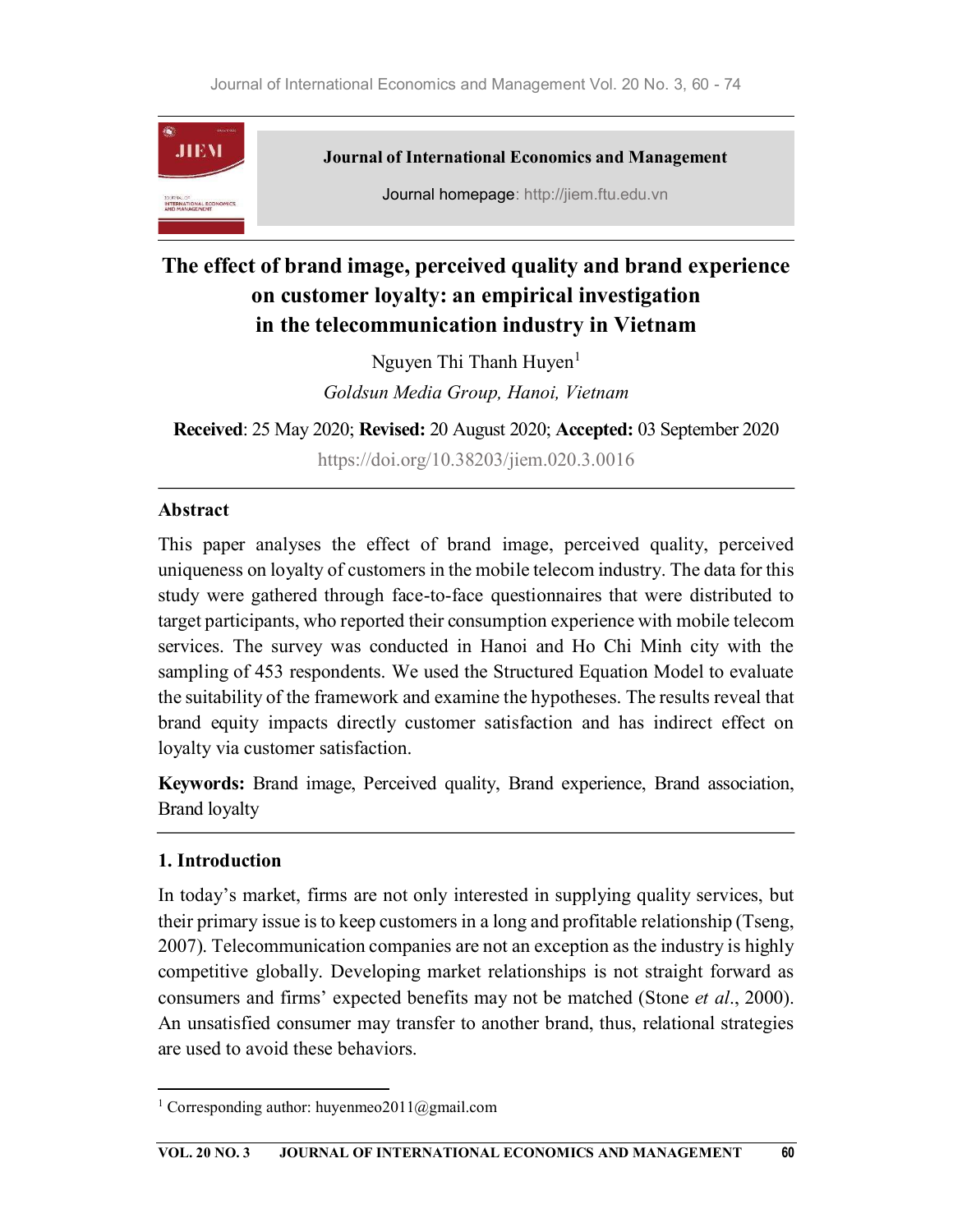Some researchers argue that service quality plays a key role as a competitive tool of firms (Gerzema and Lebar, 2008) because many firms are forced to reduce service quality in order to meet low-cost competition (Silverstein, 2006). Current business contexts show that it might be difficult to gain market share if firms' competitiveness is based solely on service quality. Empirical studies show that perception of the service quality can only explain the price at which customers are willing to pay for (Sethuraman, 2003). On the other hand, many researches address the value of brand equity, which are intangible assets in the service industry (Nam et al., 2011; O'Neill et al., 2013; Huang and Cai, 2015; Forgacs, 2003). Kim and Kim (2005) prove that brand equity has an impact on stock prices and financial performance. Specifically, studies on the dimensions of brand equity have emphasized two elements: 1) consumer perceptions, which include brand awareness, brand image and brand associations, perceived quality, and perceived uniqueness, and 2) consumer behavior (Aaker, 1991). In this study, the author investigates both sides of brand equity including consumer perceptions with brand awareness, perceived quality, and perceived uniqueness and consumer behavior.

Although previous research has examined the relationship between consumer satisfaction, brand loyalty (Brakus *et al.*, 2009), and services (Nysveen *et al.*, 2013), there has been limited investigation of the effects of brand image, perceived quality, and brand experience on customer loyalty in the telecommunication industry. Moreover, in the telecommunication industry, especially in the mobile market, companies are required to give their best efforts to satisfy their customers. In this case, marketing has a key role in meeting the customer's needs (Gronroos, 2004). In light of this, the paper aims at investigating the impact of brand image, perceived quality, and brand experience on customer loyalty.

#### 2. Theoretical background and hypotheses

### 2.1 Brand equity

After 1990, scholars began to study brand equity from different perspectives, which enriched theories in the field while generating many different opinions (Liyin, 2009). The total value of a brand is considered as an asset that can be separated when sold or included in the balance sheet (Feldwick, 1996). According to Washburn and Plank (2002), brand equity is defined from the customer's point of view and based on the consumer's knowledge, familiarity, and association with the brand.

Aspects of brand equity have been emphasized with two elements: consumer perception and consumer behavior. Given this, these components help company managers to continuously make improvements and, thereby, enhance brand equity (Óscar et al., 2019). Aaker (1996) suggests that there are four aspects of brand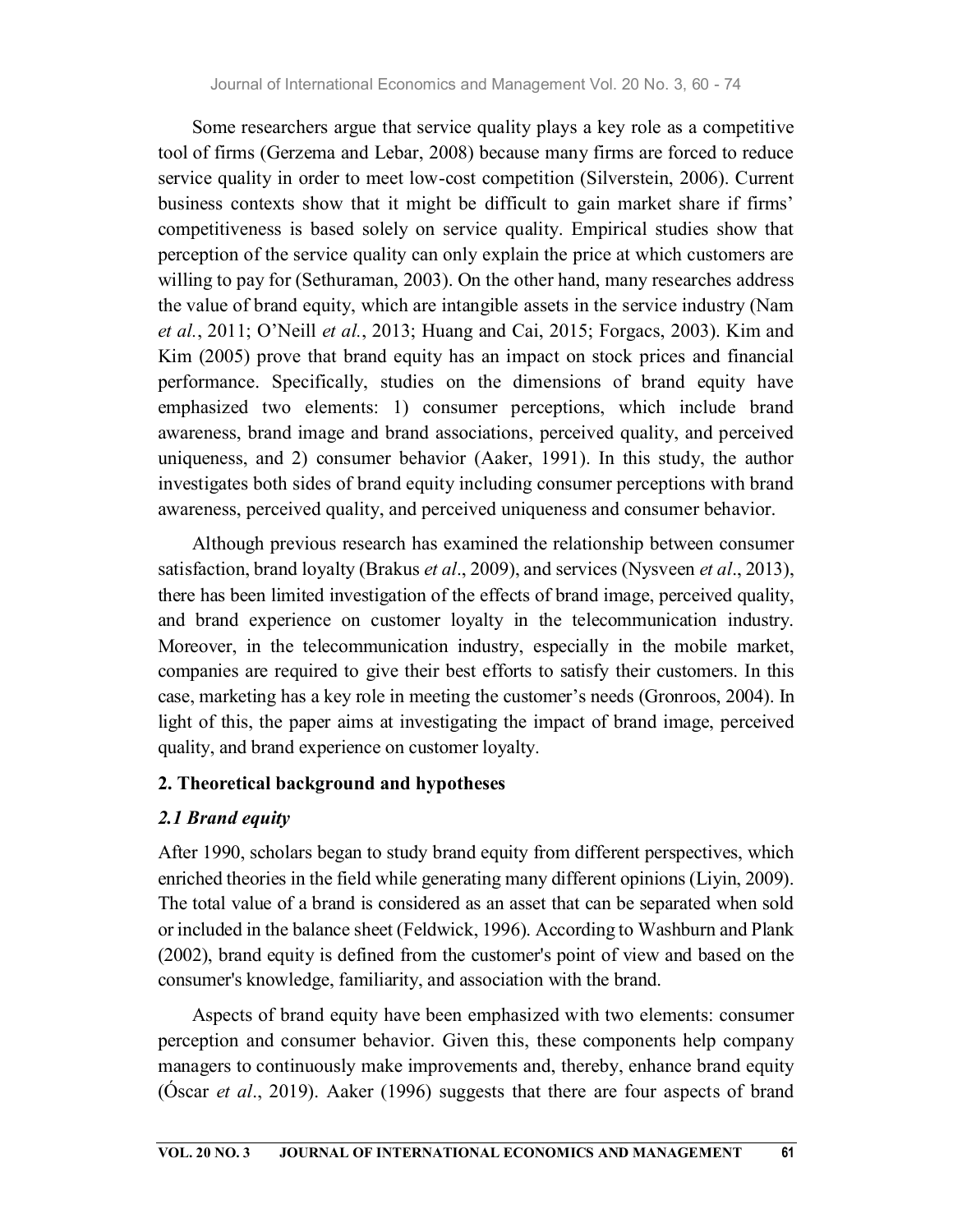equity that are customer-based: brand awareness, brand association, perceived quality, and brand loyalty. All of these aspects, which combine perceptive and behavioral dimensions, are widely accepted by scholars (Yoo et al., 2000; Thu and Nhung, 2019; Nga and Thu, 2019). For this reason, this paper adds to the current literature on brand equity constructs, which include brand image, perceived quality, and brand experience, in the telecommunication industry.

# 2.2 Brand image, perceived quality, brand experience, customer satisfaction and loyalty

Keller (1993) identifies the association of brand image and brand awareness in the minds of customers. According to Dobni *et al.* (1990), the image of a brand in the consumers' memory is reflected in their responses. Gronroos (2000) argues that each side of branding produces a distinct brand in customer's mind and that the end result is the brand image. Marketing literature emphasizes only the linkage between a firm and its consumers. It also addresses the linkage between a brand and customers (O'Loughlin et al., 2004).

Perceived quality is defined as the total superiority that primarily drives customers to buy a product (Aaker and Jacobson, 1994). According to Bernués et al. (2003), perceived quality is subject to quality attributes such as color, flavor, or appearance. In the telecom services industry, perceived quality is considered to be the physical and behavioral quality of employees. Quality is seen as a service image of telecommunications while employee behavior is an image expressed by usefulness and friendly telecom employees (Ekinci et al., 2008).

Brakus et al. (2009) argue that brand experience refers to sensations and perceptions, which are described in various ways when a customer interacts with service. Other studies also suggest that brands certainly deliver a differentiated experience by functional and emotional elements of service delivery (Haeckel *et* al., 2003; Morrison and Crane, 2007). According to Brakus et al. (2009), the concept of brand experience, which is internalized by the consumer, is a part of the brand's design and identity, packaging, communication, and environment. Therefore, brand experience is about delivering brand promise and delivering consistent actions (Brodie et al., 2009).

According to Tse and Wilton (1988), satisfaction is viewed as consumer's feedback to assess services. Kim (2005) also reveals that satisfaction acts as postactivity metrics measuring the internal state of customers' perceptions of past purchases and experiences. Therefore, a satisfied customer is a main antecedent of a business's loyalty.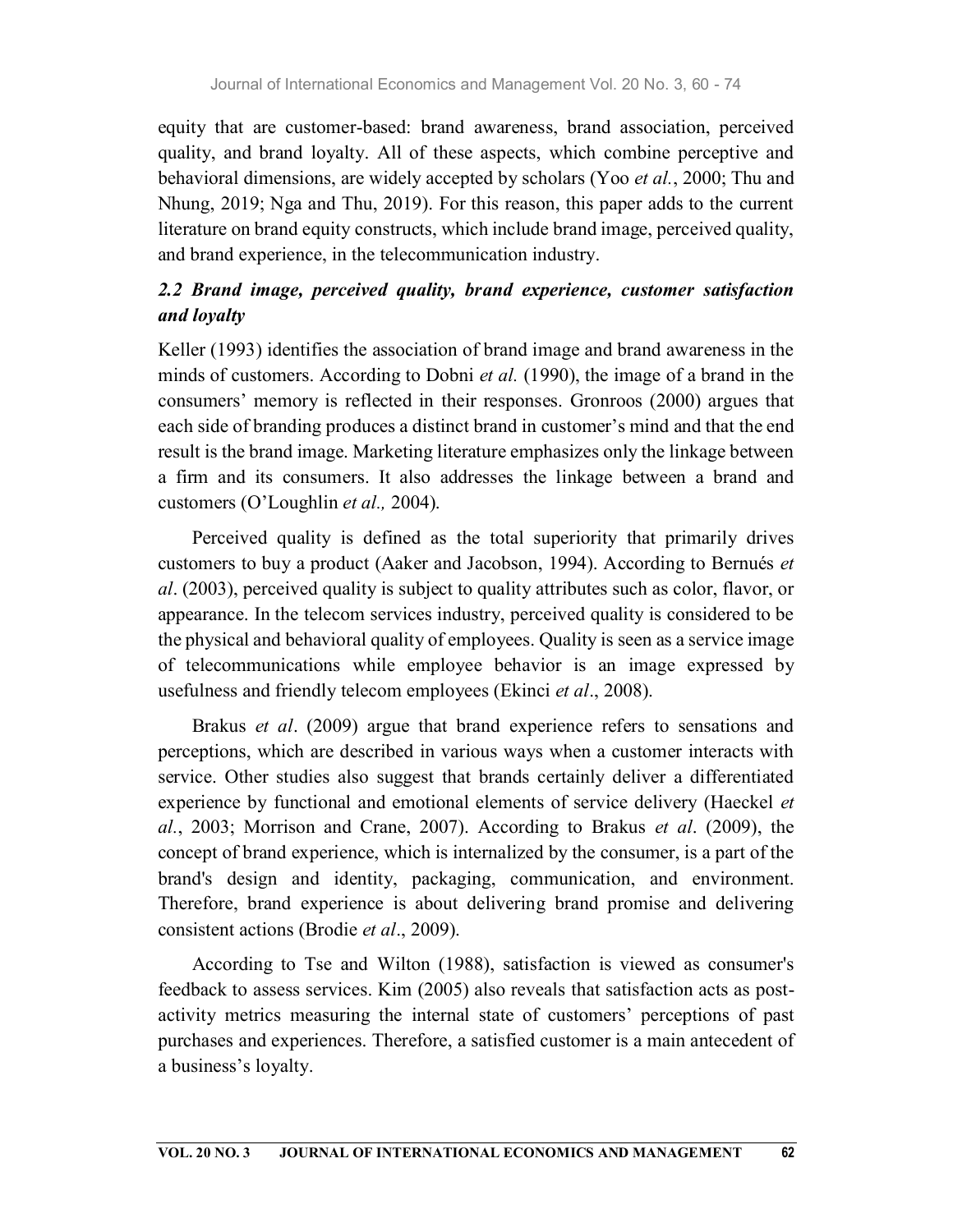Brand loyalty is the main ingredient (Aaker, 1991). Brand loyalty is mentioned as the extent to which an individual is followed to a certain image represented by internal attitudes depicted in a long-term bias towards a particular brand, as well as the behaviors that exhibit externalities such as the acquisition of a certain brand (Odin *et al.*, 2001). Jing *et al.* (2014) argue that brand loyalty shows the consumer commitment to the brand, which reflects an intangible asset and describes the price of a firm's products or services.

### 2.3 Hypothesis development

Keller (1993) argues that brand image has a stronger impact on the next buying option, if the novel product meets the expectations of the consumer. Several studies have investigated the link between image of and satisfaction from using the telecommunication's services. For example, Ahmad and Hasshim (2010) examine the impact of brand awareness on satisfaction. Consumer satisfaction also mediates the linkage between brand perception and loyalty in the service field (Nam *et al.*, 2011). Therefore, brand image positively influences satisfaction and, thus, a hypothesis is proposed as follows:

### H1: Brand image has a positive impact on satisfaction.

Many studies have proposed empirical and conceptual models about the impact of service quality on customer satisfaction. Quality becomes the premise of satisfaction (Oliver, 1993). On the other hand, Gera (2011) studies the relationship between service quality, value, satisfaction and behavioral intent in a public bank in India and claims that service quality was found to have a significant impact on customer satisfaction and perceptions of value. Therefore, we advance the following hypothesis:

#### H2: Perceived quality is positively linked with satisfaction.

There are many studies about the influence of customer experience on the brand (Brakus et al., 2009; Khan and Rahman, 2015). These studies indicate that brand experience enhances customer satisfaction. For example, the research on retail conducted by Khan and Rahman (2015) confirms the impact of customer experience with the brand on their satisfaction. In particular, the recognition about the linkage between brand experience and brand satisfaction has also been investigated (Ha and Perks, 2005). Therefore, the following hypothesis is going to be tested in this study:

### H3: Brand experience has a positive impact on satisfaction.

In services, studies about the relationship between satisfaction and loyalty have been attempted by a number of researchers (Cronin et al., 2000). According to Zhang and Dran (2000), dissatisfaction affects the user's behavior and rating about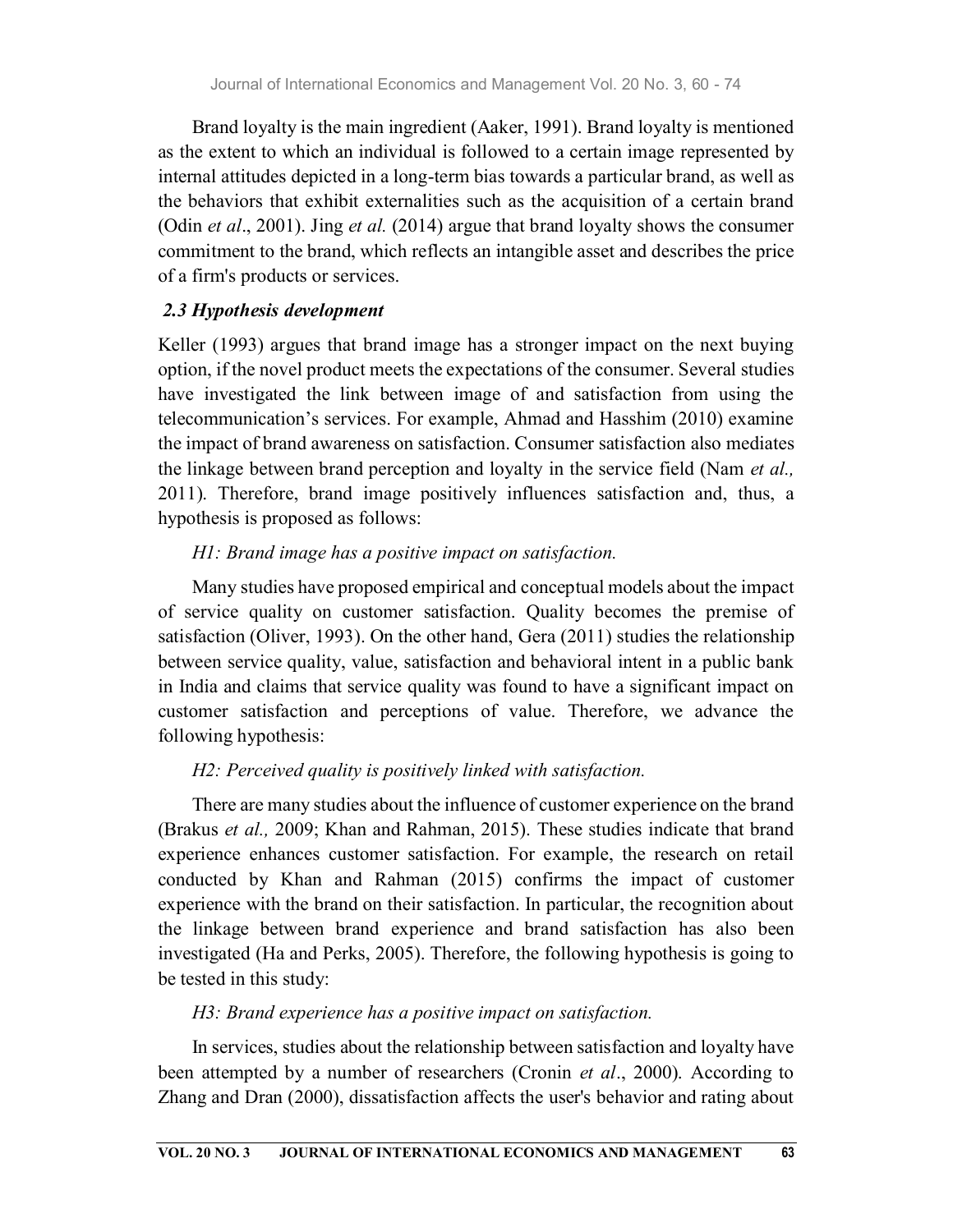a service, thus affecting loyalty. From another perspective, Brakus et al. (2009) study the relationship between brand satisfaction and brand loyalty and find that consumers often choose brand repeatedly. Therefore, customer satisfaction leads to loyalty (Anderson and Sullivan, 1993; Oliver, 1999). According to Dong et al. (2011), brand satisfaction and brand loyalty may differ between various customers. Furthermore, many other studies have explained the positive effects of customer satisfaction on brand loyalty in the telecommunications industry (Nassar, 2017). Hence, the following hypothesis is proposed for testing:

H4: satisfaction is positively associated with loyalty.<br>The proposed model is depicted in Figure 1.



Figure 1. The proposed conceptual model

Source: Proposed by author

# 3. Research method

# 3.1 Survey instrument

Twenty-three items compiled from the literature were employed in this study. A five item Likert-scale was used in this study. Six components of image were taken from previous work of Yoo and Donthu (2001). Service quality dimensions were employed to measure perceived quality of telecommunication brands (Nam et al., 2011). Five components were adopted in evaluating quality of a telecommunication service. Four items related to brand experience were employed from the work of Aaker (1996). Customer satisfaction with five items was adapted from the work of Oliver (1980) to measure customer satisfaction after using the service of the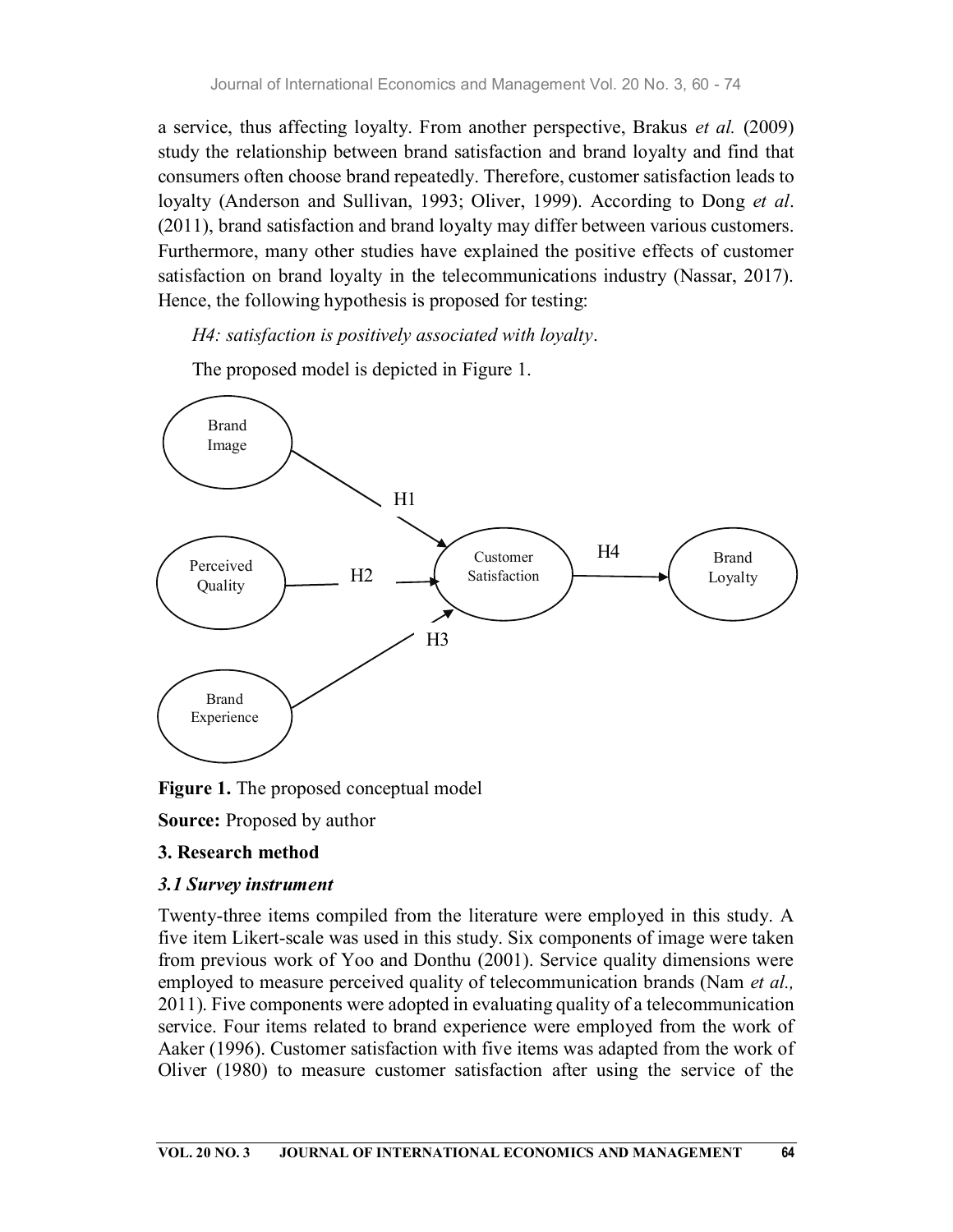telecommunication brand. Lastly, brand loyalty with four items was evaluated by using scale items adapted from Zeithaml et al. (1996).

| Dimens-<br>ion/Scale            | <b>Items</b>                                                                                                 | <b>Source</b> |  |  |  |
|---------------------------------|--------------------------------------------------------------------------------------------------------------|---------------|--|--|--|
|                                 | I quickly recognize this telecommunication brand                                                             | Yoo and       |  |  |  |
| <b>Brand</b>                    | I am familiar with the telecommunication brand.                                                              |               |  |  |  |
| image<br>(BM)                   | (2001)<br>I easily recognize this telecommunication brand among its<br>competing brands.                     |               |  |  |  |
|                                 | This telecommunication brand is only one I want to<br>choose.                                                |               |  |  |  |
|                                 | This telecommunication brand evokes my mind first.                                                           |               |  |  |  |
|                                 | I am familiar with the telecommunication brand name                                                          |               |  |  |  |
| Perceived<br>quality            | This telecommunication brand has modern-looking<br>equipment.                                                | Nam et<br>al. |  |  |  |
| (PQ)                            | Materials associated with the service are visually appealing.                                                | (2011)        |  |  |  |
|                                 | The telecommunication staffs are enthusiastic                                                                |               |  |  |  |
|                                 | The telecommunication staffs are friendly                                                                    |               |  |  |  |
|                                 | The layout is attractive.                                                                                    |               |  |  |  |
| Perceived                       | This brand is easy to recognize                                                                              |               |  |  |  |
| experience                      | The website is speedy for browsing                                                                           |               |  |  |  |
| (PE)                            | The website is always up-to-date.                                                                            |               |  |  |  |
|                                 | I am satisfied with my decision to purchase service from                                                     | Oliver        |  |  |  |
| Customer                        | the telecommunication brand                                                                                  | (1980)        |  |  |  |
| (CS)                            | satisfaction I feel satisfied with service quality of staff from the<br>telecommunication brand              |               |  |  |  |
|                                 | My choice to buy from the service was a wise one.                                                            |               |  |  |  |
|                                 | The overall quality of available physical features<br>(facilities, equipment, room,) satisfied me            |               |  |  |  |
|                                 | I think I am right for choosing this telecom service                                                         |               |  |  |  |
| <b>Brand</b><br>loyalty<br>(BL) | In thinking about telecommunication service, the brand is Zeithaml<br>my first choice                        |               |  |  |  |
|                                 | As long as the present service continues, I can hardly<br>consider changing to other telecommunication brand |               |  |  |  |
|                                 | I will promote the telecommunication brand to my close friends                                               |               |  |  |  |
|                                 | In future years, I would still often purchase service from<br>the telecommunication brand                    |               |  |  |  |

Table 1. Measurement of proposed variables

Sources: collected from Yoo and Donthu (2001), Nam *et al.* (2011), Aaker (1996), Oliver (1980), and Zeithaml et al. (1996)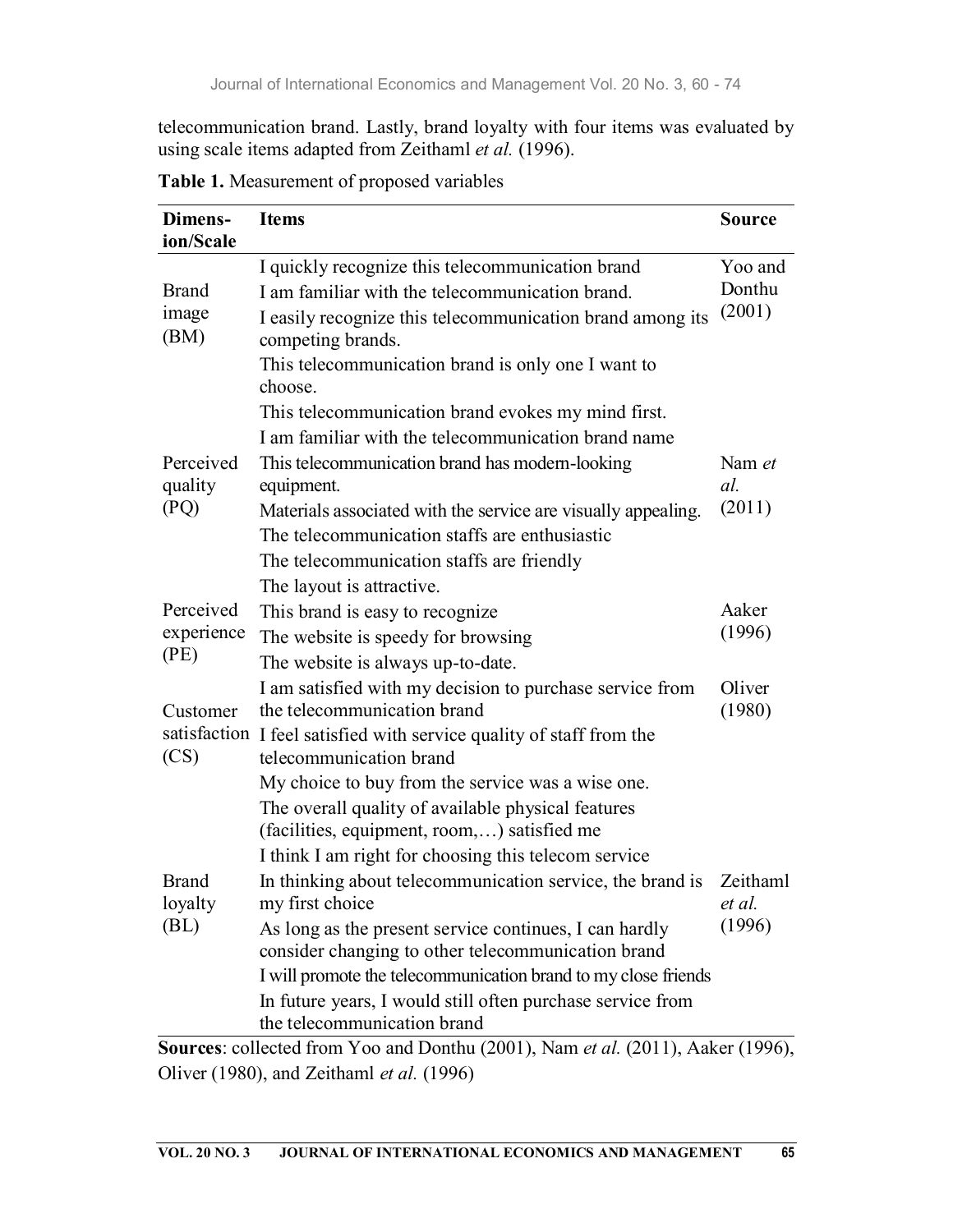#### 3.2 Sample and data collection

Following Tabachnick and Fidell (1996), the minimum sample size is calculated by applying the formula  $n = 50 + 8$  \* m, where m is the number of independent variables, when conducting multivariate regression analysis. This means if a paper has five variables, the minimum sample size is 90 observations. The sample size is 400 in this study, which is more than the minimum requirement for valid regression analysis. The sampling method is convenience sampling. The unit sampling is for customers using mobile service.

The survey was conducted from October 2019 to December 2019 in both Hanoi and Ho Chi Minh city. The reason for selecting Hanoi and Ho Chi Minh city to collect data is that there is a large number of city consumers living and working in those locations. It is more convenient for authors to conduct the survey there. The distribution of questionnaires was done by the author, other colleagues and families. The distribution of questionnaires in Hanoi was done by the author while in Ho Chi Minh City it is done by colleagues and families. For getting 400 valid responses, 600 questionnaires were distributed. 473 answers were returned, in which 20 responses were invalid. The sample of 453 answers were finally used for the analysis, which makes the response rate of 75.5%. Demographic characteristics of the sample are presented in Table 2.

| Characteristic         | Percentage |
|------------------------|------------|
| Gender                 |            |
| Female                 | 53.8       |
| Male                   | 46.2       |
| Age                    |            |
| $20 - 30$              | 9.6        |
| $31 - 40$              | 23.7       |
| $41 - 50$              | 35.3       |
| Above 50               | 20.6       |
| Job                    |            |
| Student                | 14.8       |
| Staff                  | 19.1       |
| <b>Business</b>        | 32.2       |
| Other                  | 21.7       |
| Income per month (USD) |            |
| Below 250              | 12.2       |
| 250-500                | 27.4       |
| 500-1000               | 25.3       |
| 1000-1500              | 17.0       |
| Above 1500             | 18.1       |

Table 2. Demographic characteristics of customers

Source: SPSS analysis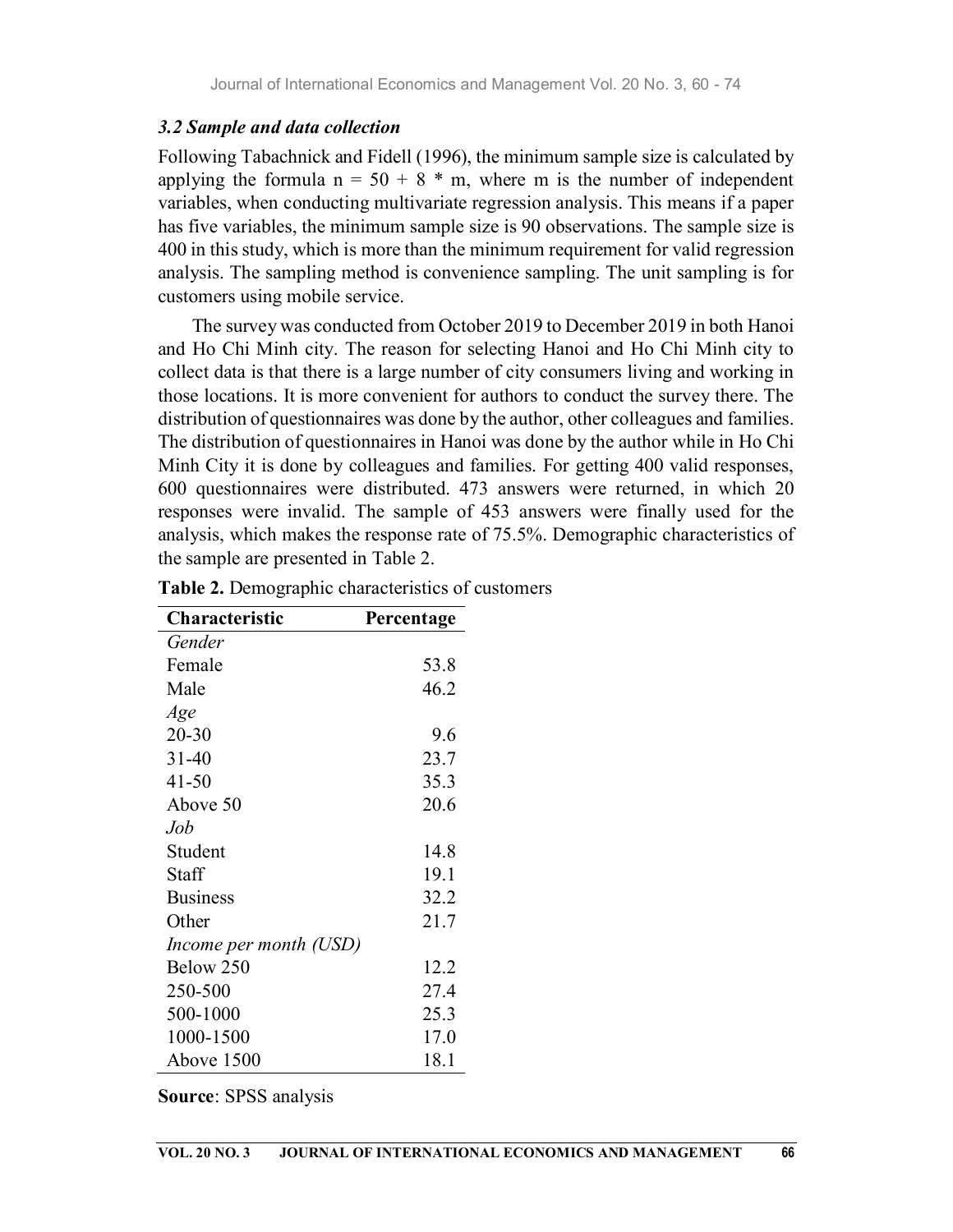### 4. Results and discussion

### 4.1 The measuring model

Item-to-total correlations and exploratory factor analysis were employed to assess the scales. To examine the validity of constructs, confirmatory factor analysis was conducted to assess the measurement scale. The factor loadings of each item in the constructs were larger than 0.5, showing that the components in the first order construct obtained convergent validity. The Cronbach's Alpha and composite coefficients were larger than 0.7 and average variances extracted were larger than 0.3, indicating that the first order construct achieved reliability. The testing by the square root of average variance extracted coefficients compared to the correlation of the constructs shows that the constructs in the model reached discriminant validity. These findings are all presented in Table 3.

| Construct | Range of<br>loadings<br>(CFA) | Cronbach<br><b>Alpha</b> | Composite<br>reliability | Average variance<br>extracted $(\% )$ |
|-----------|-------------------------------|--------------------------|--------------------------|---------------------------------------|
| BM        | 0.719-0.789                   | 0.807                    | 0.788                    | 55                                    |
| PQ        | $0.623 - 0.773$               | 0.782                    | 0.847                    | 53                                    |
| <b>BE</b> | 0.694-0.704                   | 0.744                    | 0.823                    | 54                                    |
| <b>CS</b> | $0.662 - 0.712$               | 0.766                    | 0.923                    | 75                                    |
| <b>BL</b> | $0.664 - 0.701$               | 0.720                    | 1.165                    | 54                                    |

Table 3. The reliability and convergent validity

Source: SPSS and AMOS analysis

# 4.2 Hypothesis testing

The structural equation models were employed for testing hypotheses proposed in the previous section. The four constructs as all these direct factors, and then SEM was conducted. The saturated framework results describe the good fit: Chisquare/df = 3.645; CFI = 0.921; TLI = 0.910; GFI = 0.931; and RMSEA = 0.051.

| <b>Table 4.</b> The path of effects |  |
|-------------------------------------|--|
|-------------------------------------|--|

|                                      |                 | <b>Estimate</b> | <b>S.Estimate</b> | C.R.   |        |
|--------------------------------------|-----------------|-----------------|-------------------|--------|--------|
| <b>CS</b>                            | <--- BM         | 0.469           | 0.052             | 7.864  | < 0.01 |
| $CS \leftarrow \leftarrow \text{PO}$ |                 | 0.215           | 0.054             | 4.552  | < 0.01 |
| CS                                   | $\leftarrow$ PE | 0.293           | 0.038             | 6.444  | < 0.01 |
| BL                                   | $\leftarrow$ CS | 0.917           | 0.075             | 17.286 | < 0.01 |

Source: AMOS analysis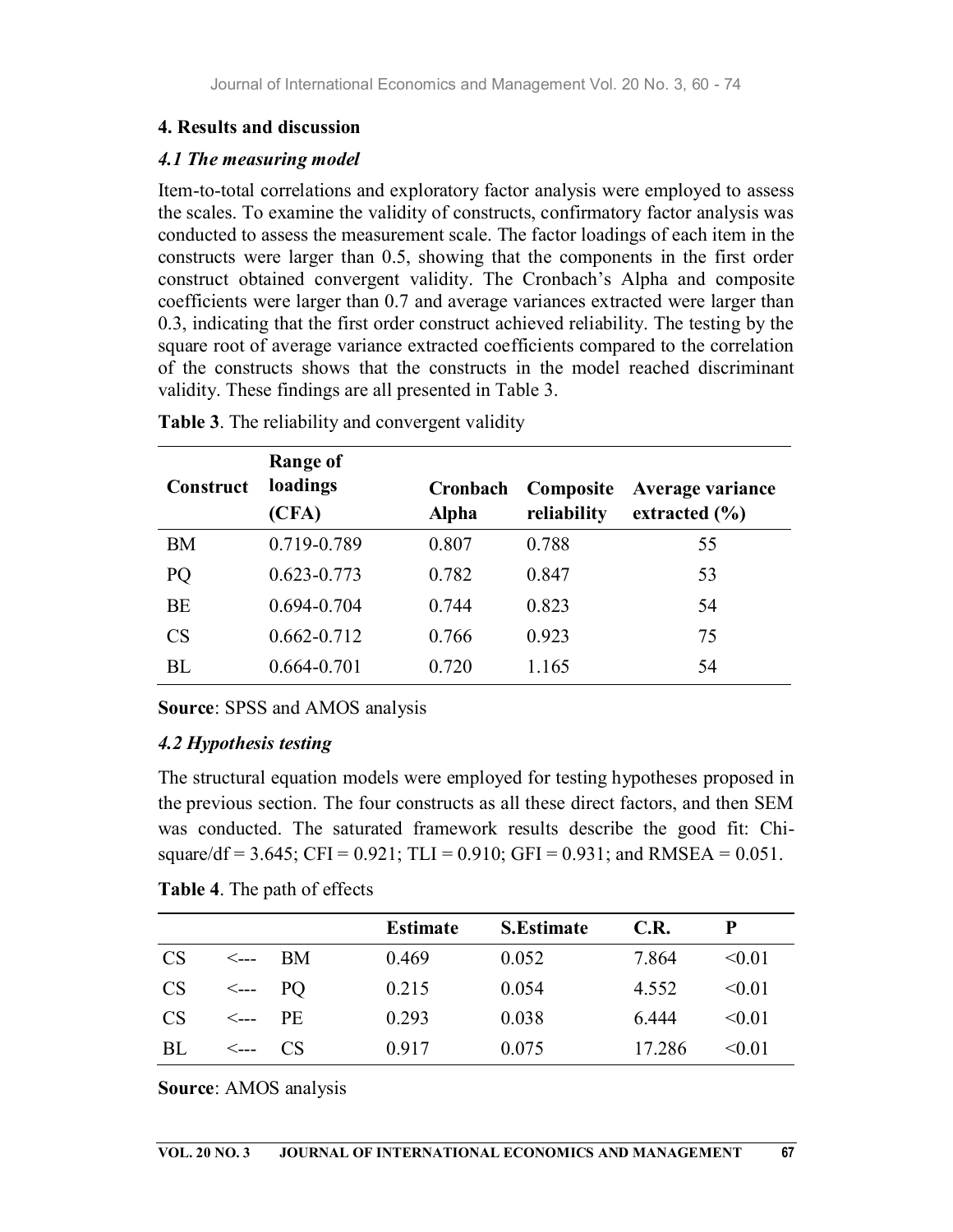For examining the total effect of each variable in the proposed model, the direct, indirect and total impacts were employed. The findings of the study show that brand image has the highest direct impact on customer satisfaction in using the telecommunication service (0.496) and brand experience has the largest indirect effect on brand loyalty for the telecommunication service (0.431).

| Dependent variable | <b>Effect</b> | BM    | PQ    | PE    | <b>CS</b> |
|--------------------|---------------|-------|-------|-------|-----------|
|                    | Direct        | 0.293 | 0.215 | 0.469 | 0.000     |
| <b>CS</b>          | Indirect      | 0.000 | 0.000 | 0.000 | 0.000     |
|                    | Total         | 0.293 | 0.215 | 0.469 | 0.000     |
|                    | Direct        | 0.000 | 0.000 | 0.000 | 0.917     |
| <b>BL</b>          | Indirect      | 0.269 | 0.197 | 0.431 | 0.000     |
|                    | Total         | 0.269 | 0.197 | 0.431 | 0.917     |

Table 5. The standardized effects

Source: AMOS analysis





#### Source: AMOS analysis

Figure 2 shows that brand image has the highest effect on customer satisfaction in using the telecommunication service. In addition, brand image, perceived quality and experience has a strong direct relationship with customer satisfaction and does not affect brand loyalty directly.

Overall, the current research finds positive effects of all proposed factors including brand equity and customer satisfaction on building brand loyalty in the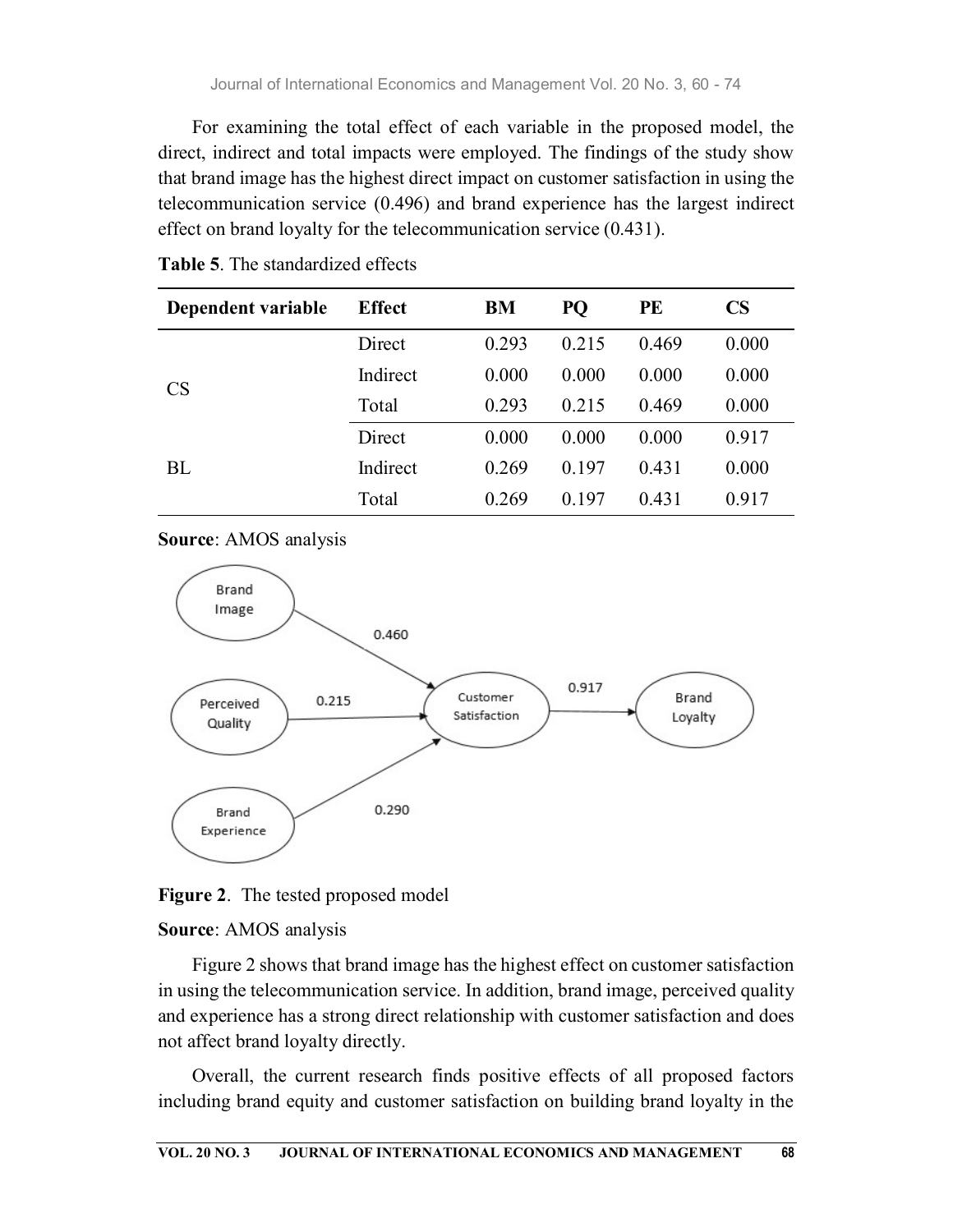telecommunications industry. Nonetheless, in contrast to the idea of brand equity with brand image, brand experience, perceived quality is among the most important factors affecting brand loyalty (Chow et al., 2017; González-Mansilla et al., 2019). Customer satisfaction branding in this article plays an important role in mediating the effect of brand equity on brand loyalty.

The structures of image, the experience, and the perceived quality show a direct positive influence on the customer's brand satisfaction. Therefore, Hypotheses 1, 2 and 3 were supported. Several previous studies have also confirmed the relationship between brand experience and satisfaction (Oppong and Phiri, 2018).

Similarly, González-Mansilla et al. (2019) point out that brand equity and perceived value have a positive relationship with customer satisfaction in the telecom industry. Lin (2015) examines the relationship between brand equity and customer satisfaction in the aviation industry. In the literature, the paper's finding on the direct effect of perceived quality on loyalty is also suggested by previous research (Pike *et al.*, 2010). In addition, similar to Giovanis and Athanasopoulou (2018), the article affirms that brand-based customer satisfaction has a direct positive effect on brand loyalty. Therefore, Hypothesis H4 is supported.

### 5. Conclusion

This study offers an important theoretical contribution to the literature on the effect of brand equity, which includes brand awareness, perceived quality, and brand association, on brand loyalty through the mediating role of customer-based brand satisfaction in the telecommunication industry.

By combining the literature on the telecom industry and consumer brand satisfaction, this study identifies the important role of brand satisfaction of customers in building loyalty. The study applied a multi-disciplinary approach to gain a comprehensive understanding of the telecom industry, creating the basis for further studies and concept building. The results show clear differences in a brand's personalities, which are previously unresolved differences in brand equity. In terms of management, it can be suggested that corresponding to the strategy between profitability and the revenue growth, many firms find challenges (Dodd and Favaro, 2006).

Therefore, it can be seen that this study has made a valuable contribution to the telecom industry and helps to understand a telecom brand. In the Vietnamese context, businesses should address perceived quality, brand experience, and brand image to develop customer loyalty through increased customer satisfaction. Building brand equity is helpful because it supports both specific recommendation for marketing strategies, as well as areas where research may be useful for grounding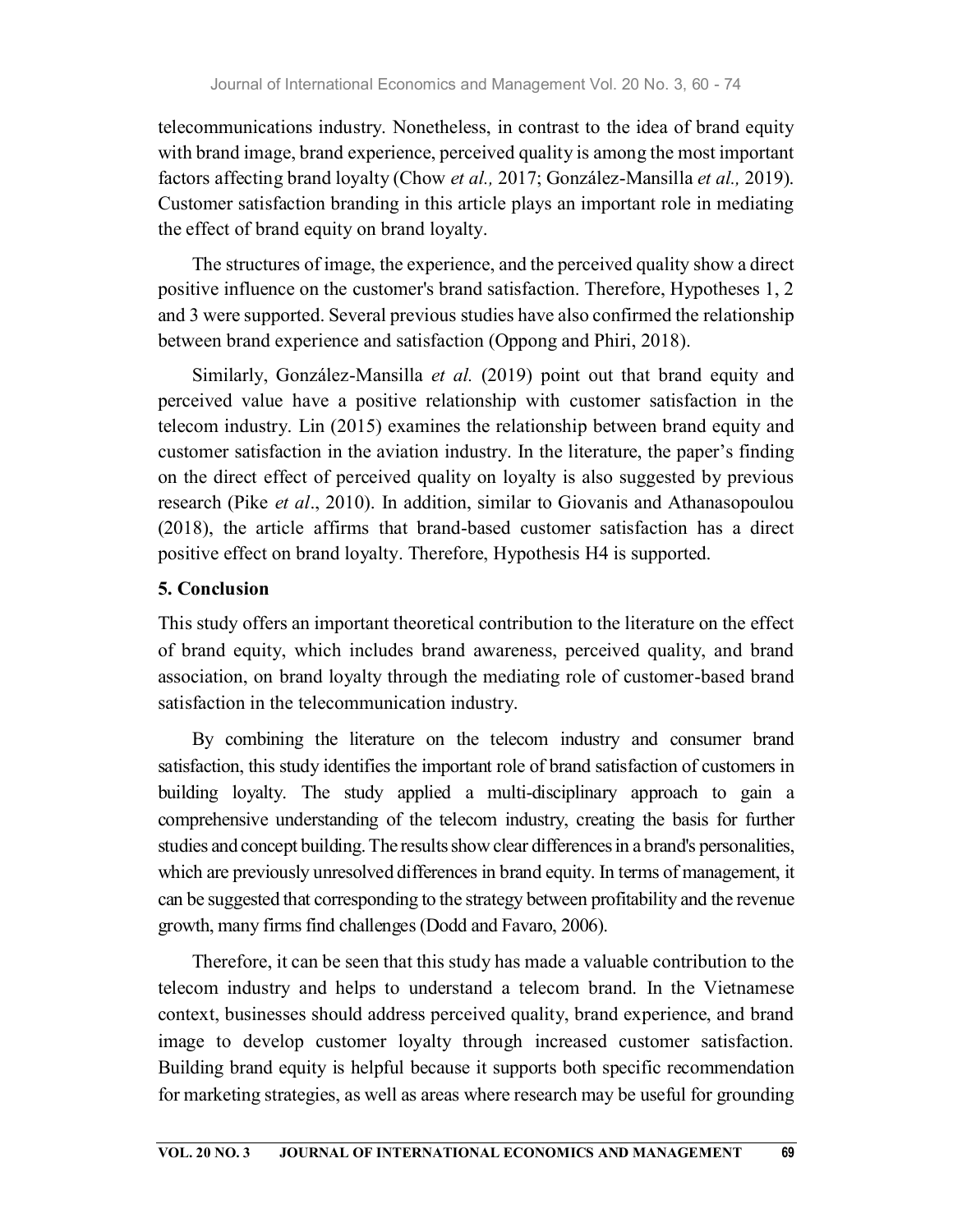decision-making process by the management board. From the findings, it makes sense for marketers and telecom managers to focus on customer satisfaction.

Nevertheless, this study has yet to compare the effectiveness of the two different measures, which are the emotional and cognitive items in the brand loyalty structure. Therefore, this study can be improved with future research. Furthermore, the demographic characteristics of clients in this study are not explored because gender differences can be viewed differently in the advertising analysis (Lin *et al.*, 2008). Thus, the effects of age and gender need to be studied in the future to look at results for different types of clients. Finally, the use of the SEM analysis can be considered as one limitation of this study. Further research might be conducted using linear regressions for analyzing results rather than employing SEM analysis for a simple proposed model.

#### **References**

- Aaker, D.A. and Jacobson, R. (1994), "The financial information content of perceived quality", Journal of Marketing Research, Vol. 31 No. 2, pp. 191 - 201.
- Aaker, D. (1991), Managing brand equity, New York, NY: Free Press.
- Aaker, D.A. (1996), "Measuring brand equity across products and markets", California Management Review, Vol. 38 No. 3, pp. 102 - 120.
- Ahmad, Z. and Hashim, R. (2010), "Customer's brand equity and customer loyalty: a study on hotel's conference market", World Applied Sciences Journal, Vol. 10 No. 10, pp. 115 - 120.
- Anderson, E.W. and Sullivan, M.W. (1993), "The antecedents and consequences of customer satisfaction for firms", Marketing Science, Vol. 12 No. 2, pp. 125 - 143.
- Bernués, A., Olaizola, A. and Corcoran, K. (2003), "Extrinsic attributes of red meat as indicators of quality in Europe: an application for market segmentation", Food Quality & Preference, Vol. 14 No. 4, pp. 265 - 276.
- Brakus, J.J., Schmitt, B.H. and Zarantonello, L. (2009), "Brand experience: what is it? How is it measured? Does it affect loyalty?", Journal of Marketing, Vol. 73 No. 3, pp. 52 - 68.
- Brodie, R.J., Whittome, J.R. and Brush, G.J. (2009), "Investigating the service brand: a customer value perspective", Journal of Business Research, Vol. 62 No. 3, pp. 345 - 355.
- Chow, H.W., Ling, G.J., Yen, I.Y. and Hwang, K.P. (2017), "Building brand equity through industrial tourism", Asia Pacific Management Review, Vol. 22 No. 2, pp. 70 - 79.
- Cronin, J.J., Brady, M.K. and Hult, G.T.M. (2000), "Assessing the effects of quality, value and customer satisfaction on consumer behavioral intentions in service environment", *Journal of Retailing*, Vol. 76 No. 2, pp. 193 - 218.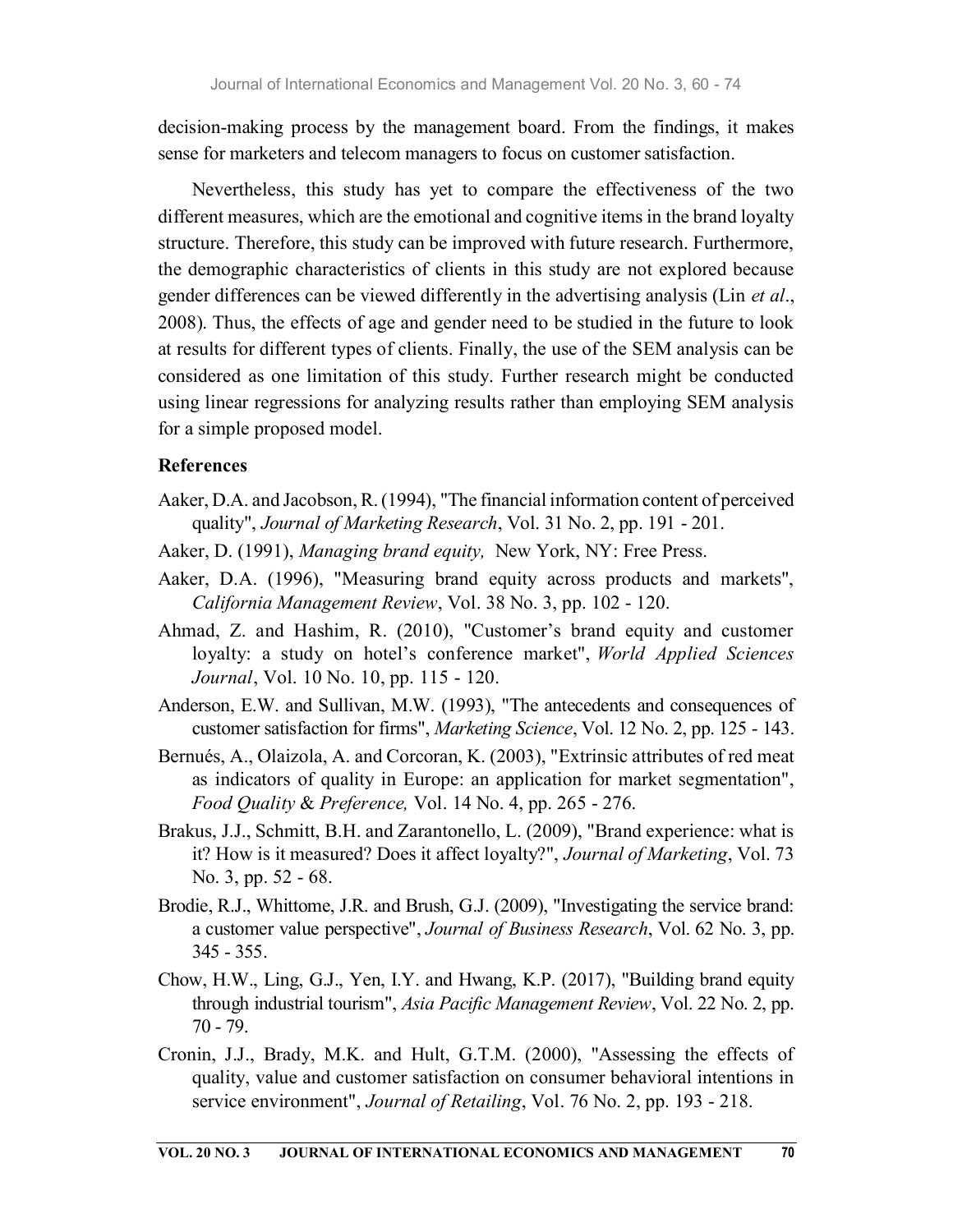- Dobni, D. and Zinkhan, G.M. (1990), "In search of brand image: a foundation analysis", Advances in Consumer Research, Vol. 17 No. 1, pp. 110 - 119.
- Dong, S., Ding, M., Grewal, R. and Zhao, P. (2011), "Functional forms of the satisfaction-loyalty relationship", International Journal of Research in Marketing, Vol. 28 No. 1, pp. 38 - 50.
- Dodd, D. and Favaro, K. (2006), "Managing the right tension", *Harvard Business* Review, Vol. 84 No. 12, pp. 62 - 74.
- Ekinci, Y., Dawes, P.L. and Massey, G.R. (2008), "An extended model of the antecedents and consequences of consumer satisfaction for hospitality services", European Journal of Marketing, Vol. 42 No. 1/2, pp. 35 - 68.
- Feldwick, P. (1996), "What is brand equity anyway, and how do you measure it?", Journal of the Market Research Society, Vol. 38 No. 2, pp. 85 - 104.
- Forgacs, G. (2003), "Brand asset equilibrium in telecommunication management", International Journal of Contemporary Hospitality Managemen, Vol. 15 No. 6, pp. 340 - 342.
- Gera, R. (2011), "Investigating the link between service quality, value, satisfaction and behavioural intentions in a public sector bank in India", International Journal of Services, Economics & Management, Vol. 3 No. 1, pp. 3 - 20.
- Gerzema, J. and Lebar, E. (2008), The brand bubble: the looming crisis in brand value and how to avoid it, San Francisco, CA.: John Wiley and Sons.
- Giovanis, A.N. and Athanasopoulou, P. (2018), "Consumer-brand relationships and brand loyalty in technology-mediated services", Journal of Retailing & Consumer Services, Vol. 40 No. 1, pp. 287 - 294.
- González-Mansilla, Ó., Berenguer-Contrí, G. and Serra-Cantallops, A. (2019), "The impact of value co-creation on hotel brand equity and customer satisfaction", Tourism Management, Vol. 75 No. 2, pp. 51 - 65.
- Gronroos, C. (2000), Service management and marketing: a customer relationship management approach, John Wiley & Sons Ltd (Second edition).
- Gronroos, C. (2004), "The relationship marketing process: communication, interaction, dialogue, value", Journal of Business & Industrial Marketing, Vol. 19 No. 2, pp. 99 - 113.
- Ha, H.Y. and Perks, H. (2005), "Effects of consumer perceptions of brand experience on the web: brand familiarity, satisfaction and brand trust", Journal of Consumer Behaviour: An International Research Review, Vol. 4 No. 6, pp. 438 - 452.
- Haeckel, S.H., Carbone, L.P. and Berry, L.L. (2003), "How to lead the customer experience", Marketing Management, Vol. 12 No. 1, pp. 18 - 23.
- Huang, Z.J. and Cai, L.A. (2015), "Modelling consumer-based brand equity for multinational telecommunication brands–When hosts become guests", Tourism Management, Vol. 46 No. 2, pp. 431 - 443.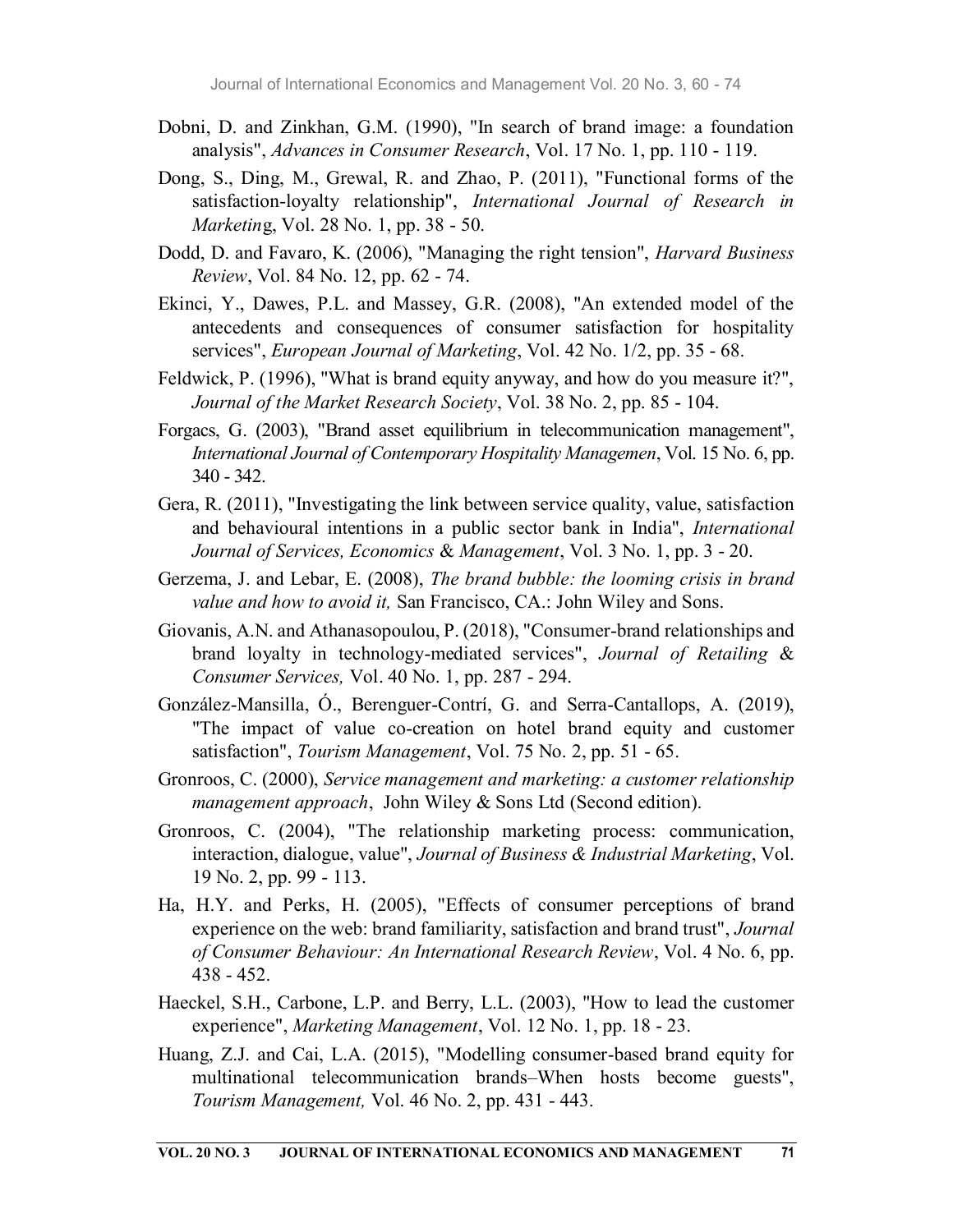- Jing, Z., Pitsaphol, C. and Shabbir, R. (2014), "The influence of brand awareness, brand image and perceived qualityon brand loyalty: a case study of oppo brand in Thailand", Interdisciplinary Journal of Contemporary Research in Business, Vol. 5 No. 12, pp. 16 - 26.
- Keller, K. (1993), "Conceptualizing, measuring, and managing customer-based brand equity", Journal of Marketing, Vol. 57 No. 1, pp. 1 - 22.
- Kim, H.R. (2005), "Developing an index of online customer satisfaction", Journal of Financial Services Marketing, Vol. 10 No. 1, pp. 49 - 64.
- Kim, H. and Kim, W.G. (2005), "The relationship between brand equity and firms' performance in luxury telecommunications and restaurants", Tourism Management, Vol. 26 No. 4, pp. 549 - 560.
- Khan, I. and Rahman, Z. (2015), "A review and future directions of brand experience research", International Strategic Management Review, Vol. 3 No. 1-2, pp. 1 - 14.
- Lin, Y.H. (2015), "Innovative brand experience's influence on brand equity and brand satisfaction", Journal of Business Research, Vol. 68 No. 11, pp. 2254 - 2259.
- Lin, C.T., Wang, K.C. and Chen, W.Y. (2008), "Female tour leaders as advertising endorsers", The Service Industries Journal, Vol. 28 No. 9, pp. 1265 - 1275.
- Liyin, J.I.N. (2009), "Dimensions and determinants of website brand equity: from the perspective of website contents", Frontiers of Business Research in China, Vol. 3 No. 4, pp. 514 - 542.
- Morrison, S. and Crane, F.G. (2007), "Building the service brand by creating and managing an emotional brand experience", Journal of Brand Management, Vol. 14 No. 5, pp. 410 - 421.
- Nam, J., Ekinci, Y. and Whyatt, G. (2011), "Brand equity, brand loyalty and consumer satisfaction", Annals of Tourism Research, Vol. 38 No. 3, pp. 1009 - 1030.
- Nassar, M.A. (2017), "Customer satisfaction and hotel brand equity: a structural equation modelling study", Journal of Tourism & Hospitality Management, Vol. 5 No. 4, pp. 144 - 162.
- Nga, N.T.Q. and Thu, L.D.M. (2019), "The impact of customer satisfaction on brand loyalty for mobile telecommunications services", Journal of International Economics and Management, No. 124, pp 24 - 44.
- Nysveen, H., Pedersen, P.E. and Skard, S. (2013), "Brand experiences in service organizations: exploring the individual effects of brand experience dimensions", Journal of Brand Management, Vol. 20 No. 5, pp. 404 - 423.
- Odin, Y., Odin, N. and Valette-Florence, P. (2001), "Conceptual and operational aspectsnof brand loyalty: an empirical investigation", Journal of Business Research, Vol. 53 No. 2, pp. 75 - 84.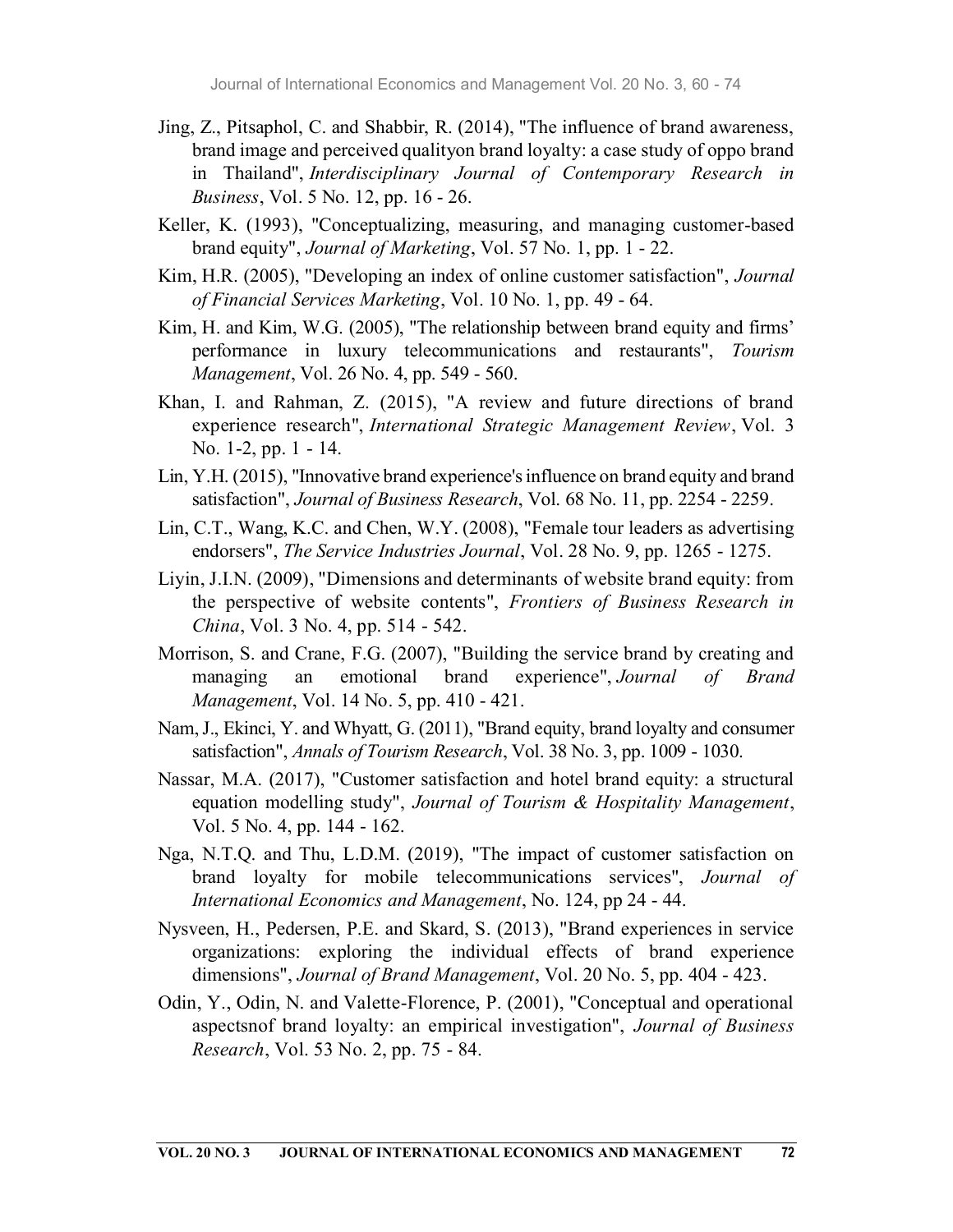- O'Loughlin, D.l., Szmigin, I. and Turnbull, P. (2004), "Branding and relationships: customer and supplier perspectives", Journal of Financial Services Marketing, Vol. 8 No. 3, pp. 218 - 230.
- Oliver, R.L. (1980), "A cognitive model of the antecedents and consequences of satisfaction decisions", Journal of Marketing Research, Vol. 17 No. 4, pp. 460 - 469.
- Oliver, R.L. (1993), "Cognitive, affective and attribute bases of the satisfaction response", Journal of Consumer Research, Vol. 20 No. 3, pp. 418 - 430.
- Oliver, R.L. (1999), "Whence consumer loyalty?", Journal of Marketing, Vol. 63 No. 4, pp. 33 - 44.
- O'Neill, J.W., Dev, C.S. and Hiromi, Y. (2013), "Telecommunication assets: an analysis of brand attributes, franchise fees, telecommunication age and performance", International Journal of The Built Environment & Asset Management, Vol. 1 No. 2, pp. 139 - 164.
- Oppong, P.K. and Phiri, M.A. (2018), "Impact of brand awareness and association on loyalty: the role of equity in plant medicine market in Kumasi, Ghana", *African* Journal of Business and Economic Research, Vol. 13 No. 2, pp. 163 - 181.
- Óscar, G.M., Gloria, B.C. and Antoni, S.C. (2019), "The impact of value cocreation on hotel brand equity and customer satisfaction", Tourism Management, Vol. 75 No. 2, pp. 51 - 65.
- Pike, S.D., Bianchi, C., Kerr, G.F. and Patti, C. (2010), "Consumer-based brand equity for Australia as a Long Haul tourism destination in an emerging market", International Marketing Review, Vol. 27 No. 4, pp. 1 - 26.
- Tabachnick, B.G. and Fidell, L.S. (1996), Using multivariate statistics, Northridge. Cal.: Harper Collins.
- Thu, T.M. and Nhung, D.T.H. (2019), "Empirical relationship among dimensions of customer-based brand equity in e-tailing service: a study in Vietnam context", Journal of International Economics and Management, No. 124, pp.  $3 - 23$ .
- Tse, D.K. and Wilton, P.C. (1988), "Models of consumer satisfaction formation: an extension", Journal of Marketing Research, Vol. 25 No. 2, pp. 204 - 212.
- Tseng, Y.M. (2007), "The impacts of relationship marketing tactics on relationship quality in service industry", *Business Research Quarterly*, Vol. 7 No. 2, pp. 310 - 314.
- Sethuraman, R. (2003), "Measuring national brands' equity over store brands", Review of Marketing Science, Vol. 1 No. 1, pp. 1 - 25.
- Silverstein, M. (2006), Treasure hunt: inside the mind of the new consumer, New York, NY: Penguin Group.
- Stone, M., Woodcock, N. and Machtynger, L. (2000), Customer relationship marketing: get to know your customers and win their loyalty, Kogan Page Ltd, Second Edition.